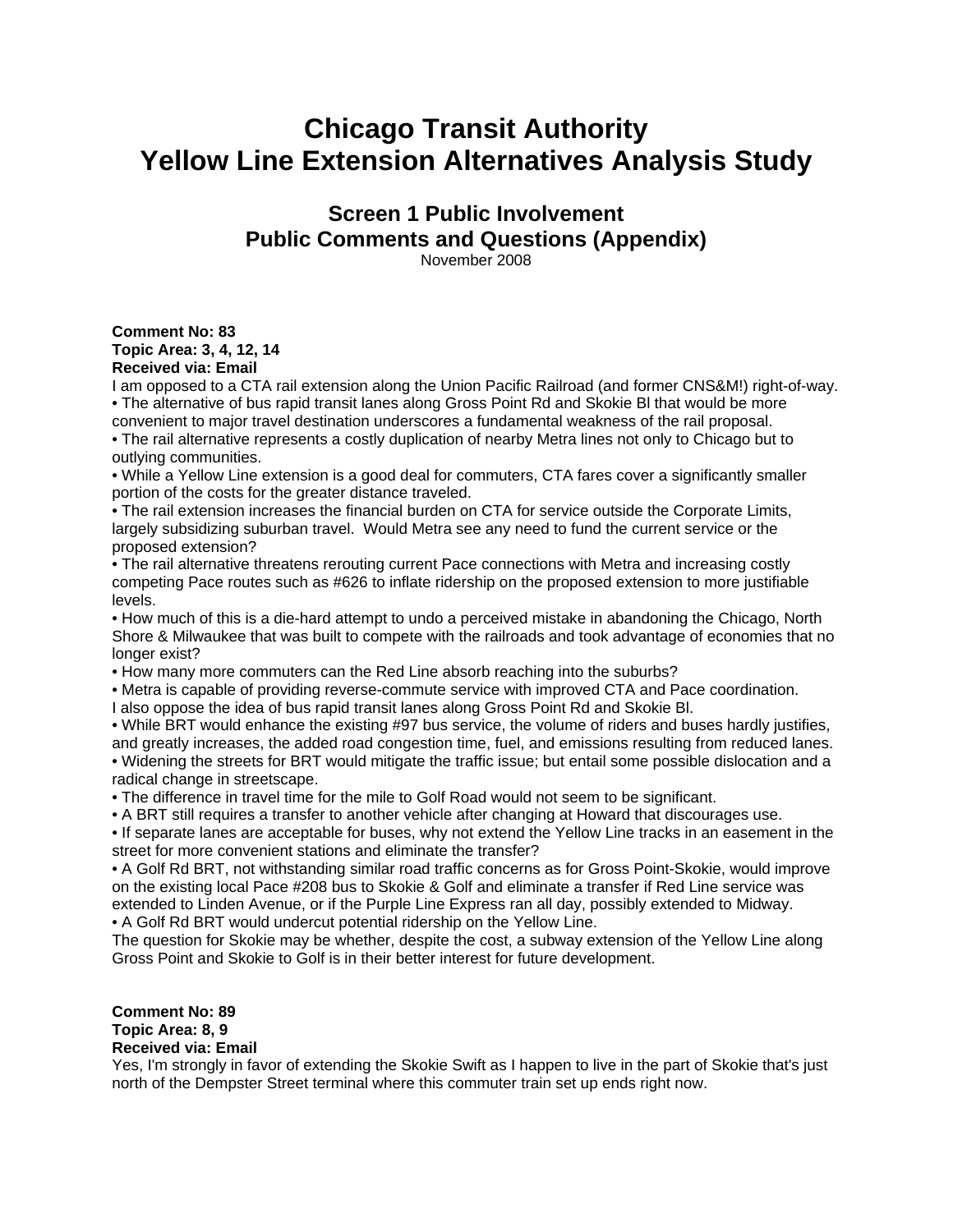Many years ago (when I was still single), I was also living in the West central part of the village of Skokie near the Eden's Expressway (Interstate 94) without the use of a personal car. Back then and at that time, I was already hearing talk from a Skokie Swift operator that I knew about extending our Skokie Swift service all the way up to either Old Orchard

itself or along Old Orchard Road as it would've made my getting to places in the Old Orchard area or further north on a weekday a lot easier.

 My husband and I are living out here in Skokie as we've found out that this area is to be more convenient to public transportation than where we'd been living in Chicago after we gave up the use of a car as where we'd been living in Chicago was the area known as Westridge between East and West Rogers Park on the north side of Warren Park which now has no easy to use transportation on the weekends along Lunt since the CTA in a cost cutting move had eliminated the Lunt route (#96) on the weekends. If we were still living there and without a car, I would've had to use a much longer way to get to work at the job I had at that time on the weekends by walking over to Western, taking the 49B (North Western) to Howard to connect up to either the 97 (Skokie) or the Pace 215 to my next transfer point to get to the job I had at that time; when my employer at that time added the stunning news that I had to work one evening a week, I'd also be having to reverse that route from Old Orchard to get home after work since I'd be coming off of the Pace 422 bus from Wilmette to transfer onto either one of the buses (CTA 97 or Pace 215) that would connect me up to get home via the Western bus at Howard since the final Lunt bus had left the Morse el stop at 8 PM and I didn't get off of work until 9:30 PM. Since then, Pace no longer has a bus on Sundays for getting me to where I was working in Wilmette and I'd have to use a cab or a pick up from someone who would be working the same work shift as me. ENUF on this topic!

I have several questions to ask about the extension of this train route.

 1. Would there be any actual train stops to be made between the current train stop at Dempster and the eventual northern end of this train route if it does happen? What I'd like to see stops being made along Gross Point by the end of the North Commuter Parking lot (which is right by where I live) as there is a lot of space for a platform to be built in the vacant property just west of where the northern end of this parking lot is located, Church Street, Golf Road at Woods Drive and then end the trains either by Woods Drive and Old Orchard Road or someplace at the Old Orchard mall itself.

 2. Will we eventually see the Skokie Swift trains running on the weekends all the time? I hope that the test period that was done recently has shown for the need to have the Skokie Swift stay in service seven days a week like it is now.

 3. During the morning and evening rush hours on the weekdays, could the CTA make the Skokie Swift to be a four or six car train instead of just two cars in service? The two car trains could be in service over the middle of the day on weekdays (approximately 10 AM to 3 PM) and on the weekends along with after the end of the evening rush hour on a Monday to Friday unless there is a need to have longer trains in service like during "Taste of Chicago" or when there are nighttime events taking place at Wrigley Field, Solider Field and US Cellular Field.

 4. Would there be two tracks (one track each way) used on the extension of the Skokie Swift? This to me is common sense for the CTA to do so that a train going southbound doesn't have to wait for a train going in the other direction to get to the new northern terminal.

 Please do put me onto your mailing list as I want to keep posted about the plans that the CTA has for the Skokie Swift trains.

## **Comment No: 99 Topic Area: 5, 7, 8, 9, 14 Received via: Email**

1. It should be a rail extension ending near Old Orchard Road. There is the Skokie Courthouse, several office buildings, and a large condo complex west of the Edens within reasonable walking distance (Skokie may have to add some sidewalks).

 The design should include room for a bus terminal similar to Howard Street or Jefferson Park. This will allow convenient train/bus connections and also allow buses to layover (which will make Old Orchard Mall owners happy - buses can operate thru the mall and NOT wait).